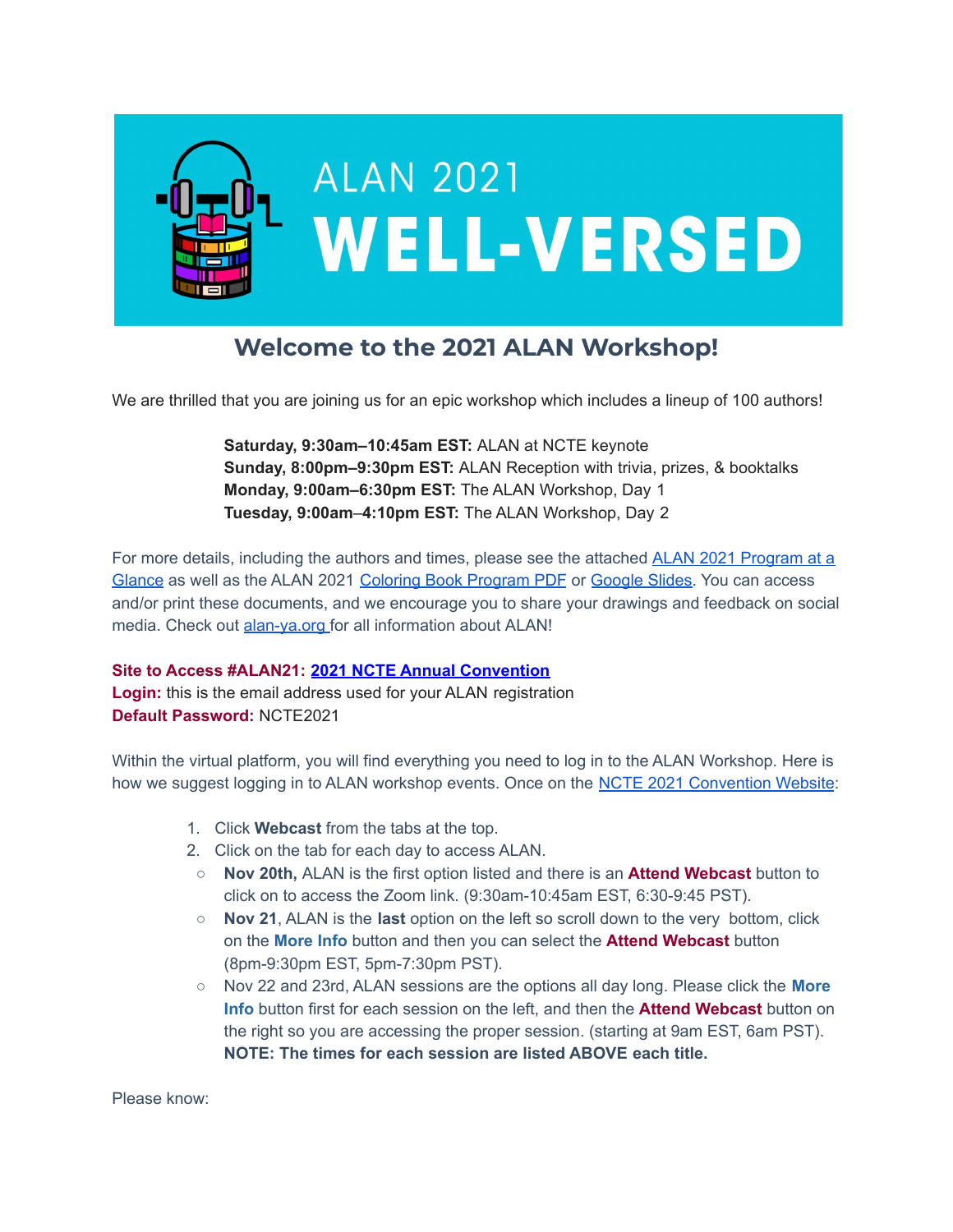- The way the virtual platform is set up, the panels of authors are grouped into the longer, overarching session titles that you see in bold on your program pdf or as new sections in the coloring book. Log in to any session at any time to see a panel or speaker who is starting in the middle of the time slot. Remember: The time is listed ABOVE each title in Eastern Standard Time.
- The Reception (Sunday night, 8pm-9:30pm EST, 5pm-7:30pm PST) will be live only and **will not be recorded**. There will be Kahoot trivia with publisher-donated prizes for winners, and there will be booktalks for the 32 e-galleys that all attendees will be able to access!
- With the exception of the ALAN Reception, all ALAN events will be available to watch again at any time on the same day. Then, about 48 hours following the conclusion of the Workshop, the prepared videos will be uploaded into the system and accessible for the next 60 days. *Feel free to share sessions with your students*!
- All ALAN sessions will have live closed captioning. There should be a button at the bottom of your screen to access this feature.
- There is a chat box in all of the sessions. We take our Statement of Equity, Diversity, and Inclusion and our Anti-Harassment Policy very seriously, and we reserve the right to remove individuals who violate these policies. We ask you to respect each other and the authors, educators, and librarians who are presenting.
- If you did receive a book box, look for two postcards as each contains a code for a full audiobook download! Also feel free to decorate your canvas pencil pouch as a special #ALAN21 memento.
- There are many opportunities for everyone to gain access to e-books and audiobooks, even if you were unable to get a book box. Check out our e-galley spreadsheet of linked titles during the reception, and pay close attention to the SYNC audiobook preview where every single teacher *and their students* will have access to four incredible audiobooks. If you complete the ALAN feedback and interest survey, you will be sent a link to at least one audiobook and possibly a print title.
- Thank you for your patience and understanding as we made the shift to a virtual workshop once again. We are especially indebted to the publishers who made this workshop possible. Please make sure to thank them and interact with us on social media: Twitter **@ALANorg**, FB **@alanorganization**, IG **@theALANorg!**